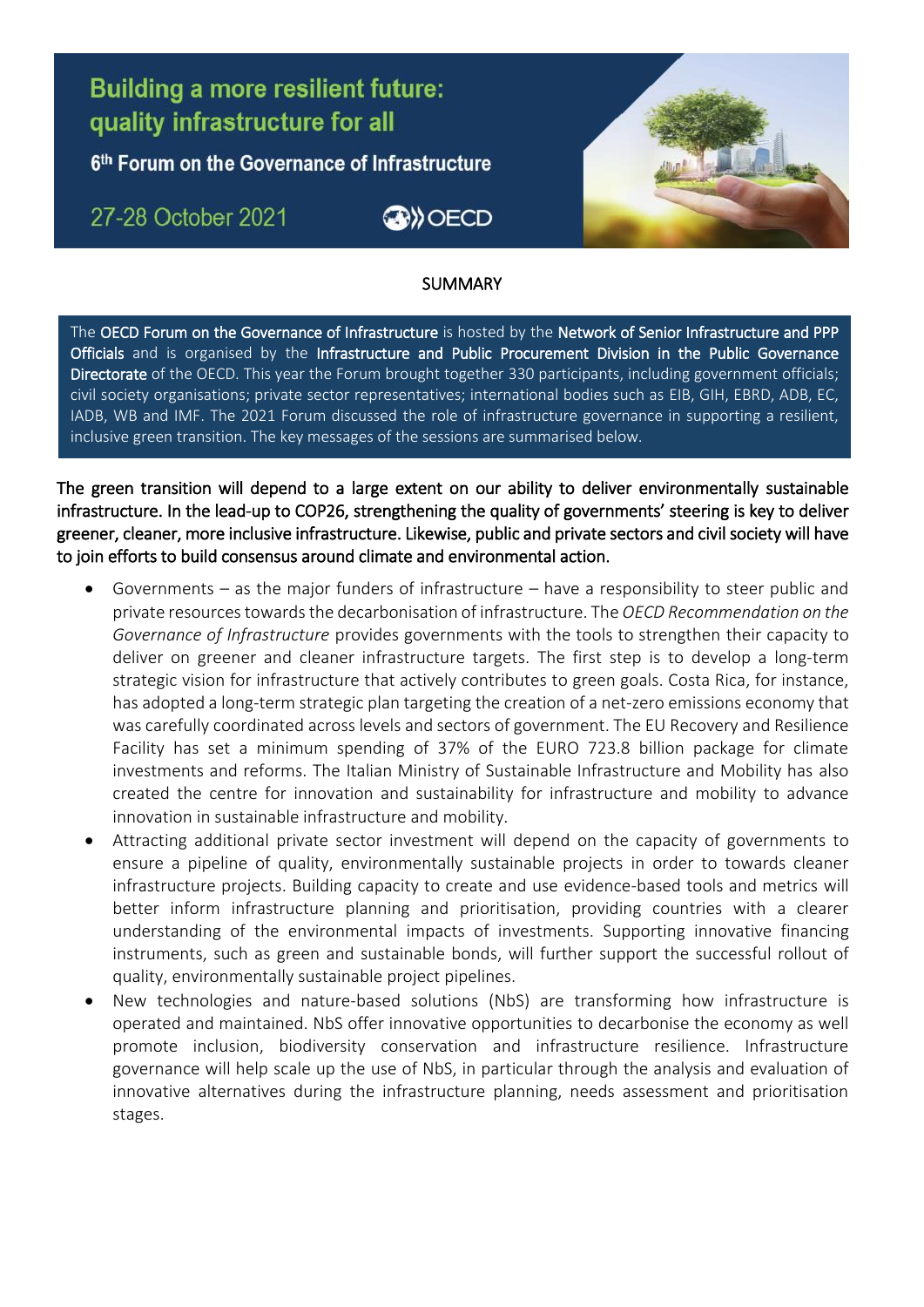

The path to net-zero emissions is closely linked to infrastructure adaptation and resilience. Strengthening infrastructure climate-resilience requires a systematic approach to infrastructure procurement and asset management, both in terms of optimising existing assets and building more resilient new infrastructure.

- The OECD report on *Building Resilience* proposes a framework to optimise infrastructure performance over the asset lifecycle, leveraging new technologies and NbS opportunities. By adopting governance approaches that take into account costs and risks over the whole life of infrastructure investments, governments can address short-term infrastructure challenges through maintenance spending while building resilient and sustainable infrastructure for the future.
- Governments can leverage their purchasing power in order to achieve carbon neutrality by 2050. Public procurement can be used as a strategic tool to rethink public infrastructure needs, reshape business practices and therefore achieve transition towards greener societies. A risk-based approach and sustainability lens in public procurement can be supported through specific procurement strategies to engage with the market and assess how environmental risks could be mitigated. The United Kingdom introduced a Carbon Reduction Plan requesting bidders for public works above a certain threshold to detail their commitments to green their business operations. The environmental benefits would in this case not only impact public contracts, but would also have a spill-over effect on the companies' entire portfolio of clients.

#### Achieving green objectives will also require adopting appropriate tools to measure the impact of infrastructure investments and public procurement strategies on environmental and climate outcomes.

- Efforts to promote greener, cleaner and more inclusive infrastructure decision-making and public procurement will depend on the availability of data and the appropriate tools to measure and monitor the impacts of infrastructure investments across its lifecycle. Measurement of environmental impact will be further strengthened by enablers for sound infrastructure decision making, such as strategic planning and value for money assessment tools that take into account a country's specific needs and commitments.
- Impact assessment methodologies for green infrastructure, public procurement, methodologies for integrating environmental considerations in investment decision making can support countries in translating green objectives into effective infrastructure policies and delivery. Ireland, for example, is developing a common methodology for the appraisal of environmental impacts of public investments throughout the entire infrastructure lifecycle. Given differences across national contexts, measures such as the OECD Infrastructure Governance Indicators, can help guide countries to identify where they need to reinforce their capacities and tools to steer and deliver more sustainable infrastructure. At the project level, the European Union's Horizon 2020 project CRAVEzero aims to identify and eliminate extra costs and improving nZEBs (net zero energy buildings) at all stages of infrastructure lifecycle.

#### The green transition is, above all, for and about people. Infrastructure investments should be informed by an understanding of gender, social and regional impacts in order to effectively contribute to a more inclusive green transition.

 Different groups of population face diverse economic and social challenges, which translates into differentiated needs and uses of infrastructure services. The OECD report on *Selected stocktaking of good practices for inclusion of women in infrastructure,* proposes a framework for incorporating gender considerations in infrastructure planning, decision making and delivery. To ensure that infrastructure investment decisions respond to the specific needs of different population groups, it is important to develop a long-term strategic vision and appraisal process that is informed by a thorough assessment of population-differentiated needs. The United Kingdom has adopted the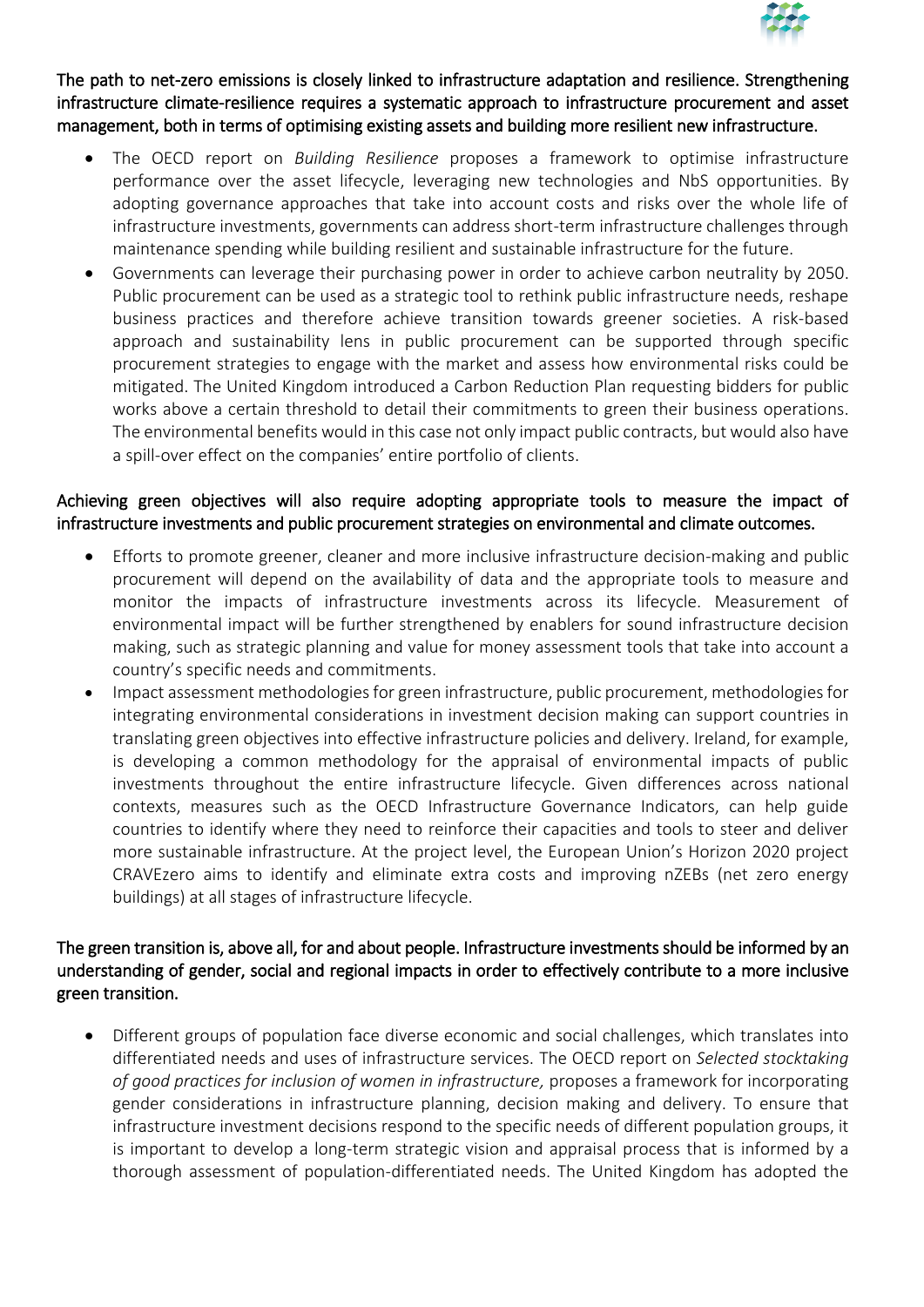

National Infrastructure Strategy which sets clear goals to address marked inequalities in the country while decarbonising the economy.

- Adopting an evidence-based approach is indispensable for mainstreaming gender, social and regional considerations in infrastructure strategic planning and appraisal. Norway, has adopted the Universal Design methodology for project appraisal and prioritisation, bringing an intersectional approach to ensure equality and inclusiveness in infrastructure investments. More efforts are required to identify gaps in disaggregated data and define strategies to facilitate its collection, sharing and systematic use for infrastructure needs assessment. To strengthen and improve gender statistics, Statistics Norway has also established a unit inside the Division of Social Welfare Statistics that coordinates gender statistics to inform infrastructure needs assessment. The Australian Bureau of Statistics, the Regional Development Australia committees, as well as other agencies in the country have also made advances in terms of collecting population, regional and localdisaggregated data on infrastructure needs.
- Good governance is key to ensure that infrastructure actively contributes to equitable, inclusive and resilient regional development. OECD reports such as the *Implementation Handbook for Quality Infrastructure Investment,* and *Innovative Infrastructure Funding and Financing in Regions and Cities,* guide countries on implementing quality infrastructure investments to promote regional development. Facing the challenge of large regional disparities, Australia has taken a place-based approach to infrastructure planning, needs assessment and delivery, with coordination across levels of government (national, state and local).
- To promote the voice and agency of different population groups in infrastructure decision making, it is important to enhance diversity and inclusion in infrastructure workforce. Professionalization of the infrastructure workforce to support inclusive infrastructure decision making can also enhance representation of different population groups in the process. For example, the United Kingdom provides training to infrastructure workforce on leading diverse teams and on how to incorporate gender and inclusion aspects in infrastructure decision making.

#### A meaningful engagement process with stakeholders is one of the most relevant ways to ensure inclusive infrastructure planning and delivery.

- Ensuring transparent, systematic and effective stakeholder participation in infrastructure planning and delivery creates an enabling environment for the implementation of quality infrastructure projects. It is crucial to ensure that long-term planning instruments are the product of a broadbased political consensus and stakeholder engagement process, properly coordinated across levels of government and across sectors. For example, the city of Bogota, during the preparation of its land-use plan 2022-2035 ensured a broad participation of multiple stakeholders both through the use of online tools and a dedicated unit to coordinate public consultation. The private investment fund Meridiam has also developed stakeholder mapping tools to conduct a more targeted and farreaching stakeholder engagement.
- Meaningful stakeholder engagement with impacted communities can also contribute to achieving multiple policy objectives by enhancing knowledge on the main economic, environmental and social impacts of infrastructure projects. Governments will have to work collaboratively with private sector and civil society to increase the participation of under-represented stakeholders and extend infrastructure benefits to these groups. The Nature Conservancy has promoted the participation of local communities and Indigenous Peoples to inform infrastructure planning and support their objectives on sustainability and climate action. Similarly, Meridiam has developed tools to monitor the performance of infrastructure assets to ensure that they contribute to achieving SDGs and that they benefit all impacted communities.